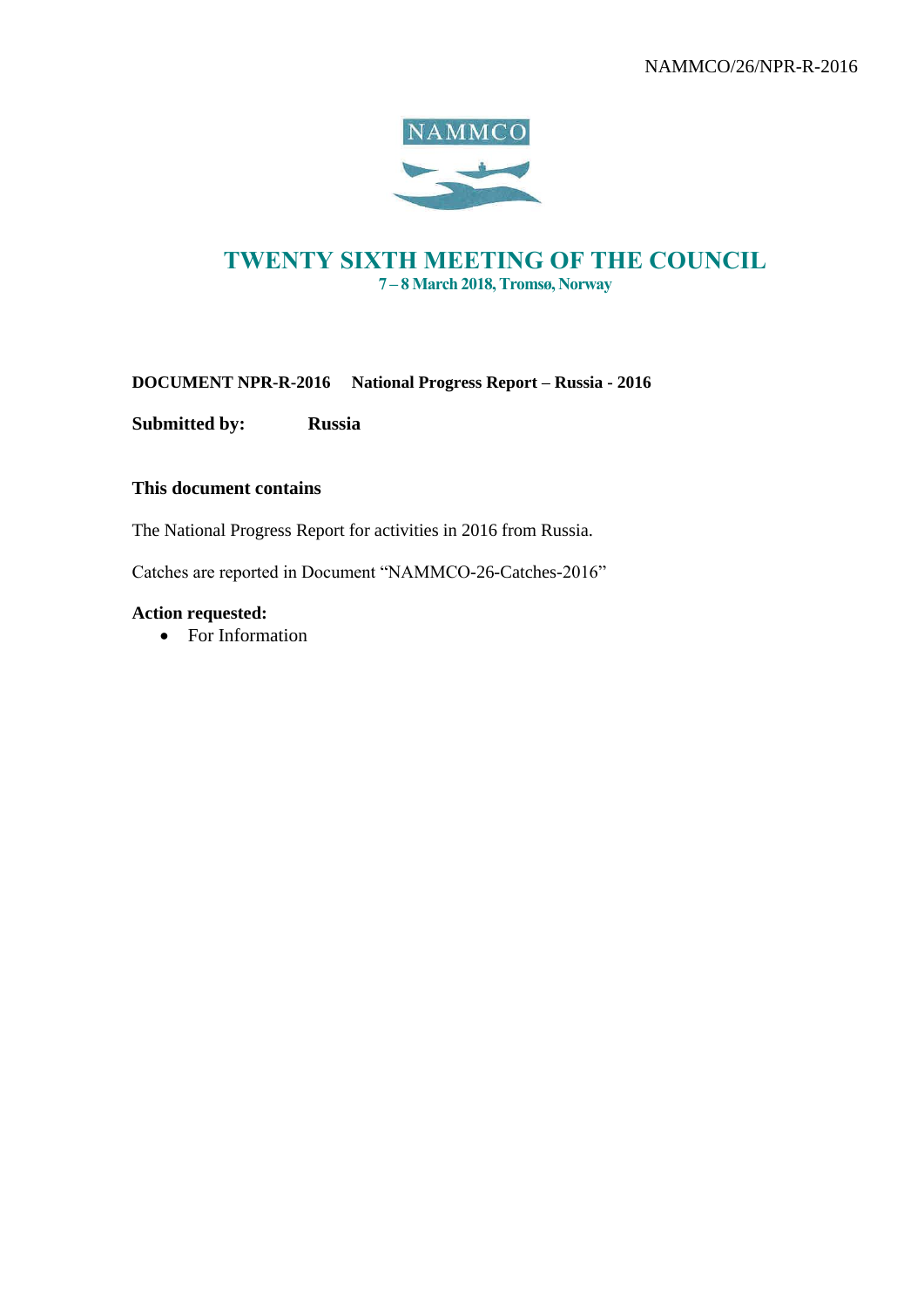## **RUSSIAN NATIONAL PROGRESS REPORT FOR THE 24 th SC NAMMCO MEETING**

# **RESULTS OF MARINE MAMMALS RESEARCH IN THE NORTH ATLANTIC IN 2016-2017 (PREPARED ON BASE OF RESEARH BY THE N.M. KNIPOVICH POLAR RESEARCH INSTITUTE OF MARINE FISHERIES AND OCEANOGRAPHY (PINRO) IS CARRIED OUT)**

## Vladimir Zabavnikov, Head of PINRO North Atlantic Laboratory

#### **I INTRODUCTION**

Below presented proceeding prepared under requirements and structure by the NAMMCO Secretariat prepared for the 24<sup>th</sup> SC NAMMCO Meeting.

This Report is presented results of the Russian marine mammals research (Cetacean and Pinniped) in the North Atlantic (the Irminger and the Labrador Seas, NAFO Regulatory Area, areas of Eastern and Western Greenland), the Norwegian and the Barents Seas which were carried out in 2016. Here also information about research and surveys in 2017 are presented. Their results cannot be presented this proceeding, it is ongoing research.

The main purpose this research is studying of Cetacean and Pinniped place and role in marine ecosystems and in the first their preying to fish species and other marine organisms in fisheries activities from one side, and from other side, estimation of climatic change and anthropogenic factors influence to marine mammals. During research carrying out traditionally make following work directions, two first of it are special research:

1. In open sea (marine research) collect data about marine mammals meetings (distribution and numbers) as part of marine ecosystem complex research including oceanographic data, acoustic sounding, making special trawling - expedition works (surveys and observations), so named dedicated research;

2. Cetacean and Pinniped observations and accounting in coastal zone, so named coastal surveys (research);

3. Marine mammals accounting (location and numbers) specially touch observers or PINRO specialists onboard fisheries vessels – additional (extra) research.

Besides, various marine mammal research carry out in the Russia some Scientific-Research Institute (SRI) and Institution by National Academy of Science, SRI Ministry of Environmental Resources, and also make monitoring research by difference companies which work and exploit shelf of hydrocarbon raw materials in the Barents and Kara Seas.

## **II RESEARH BY SPECIES IN 2016**

## **1). Expedition works (surveys and sightings) in open sea and coastal zone – dedicated research**

In *February* marine mammals sightings during many species (MS) trawl-acoustic survey (TAS) of demersal (bottom) fishes onboard PINRO R/V "Fritijof Nansen" was made. Research carried out in area of the Russian Exclusive Economic Zone (REEZ) between 32°E and 47°E from Kola Peninsula coastal zone to 74°. It is figure 1 is presented. Total length of accounted transects was some more than  $720$  n. miles and accounted area square  $-$  about 493 n. miles<sup>2</sup>.

During research white-beaked dolphin (*Lagenorhynchus albirostris*) and fin whale (*Balaenoptera physalus*) were recorded that in Figure 1 is presented. White-beaked dolphin two groups (12 and 35 individuals in each) in the Murmansk Bank northwestern slope were recorded, once more one group (12 individuals) some eastward from here was observed. Total numbers calculation both species did not make as their meetings was small.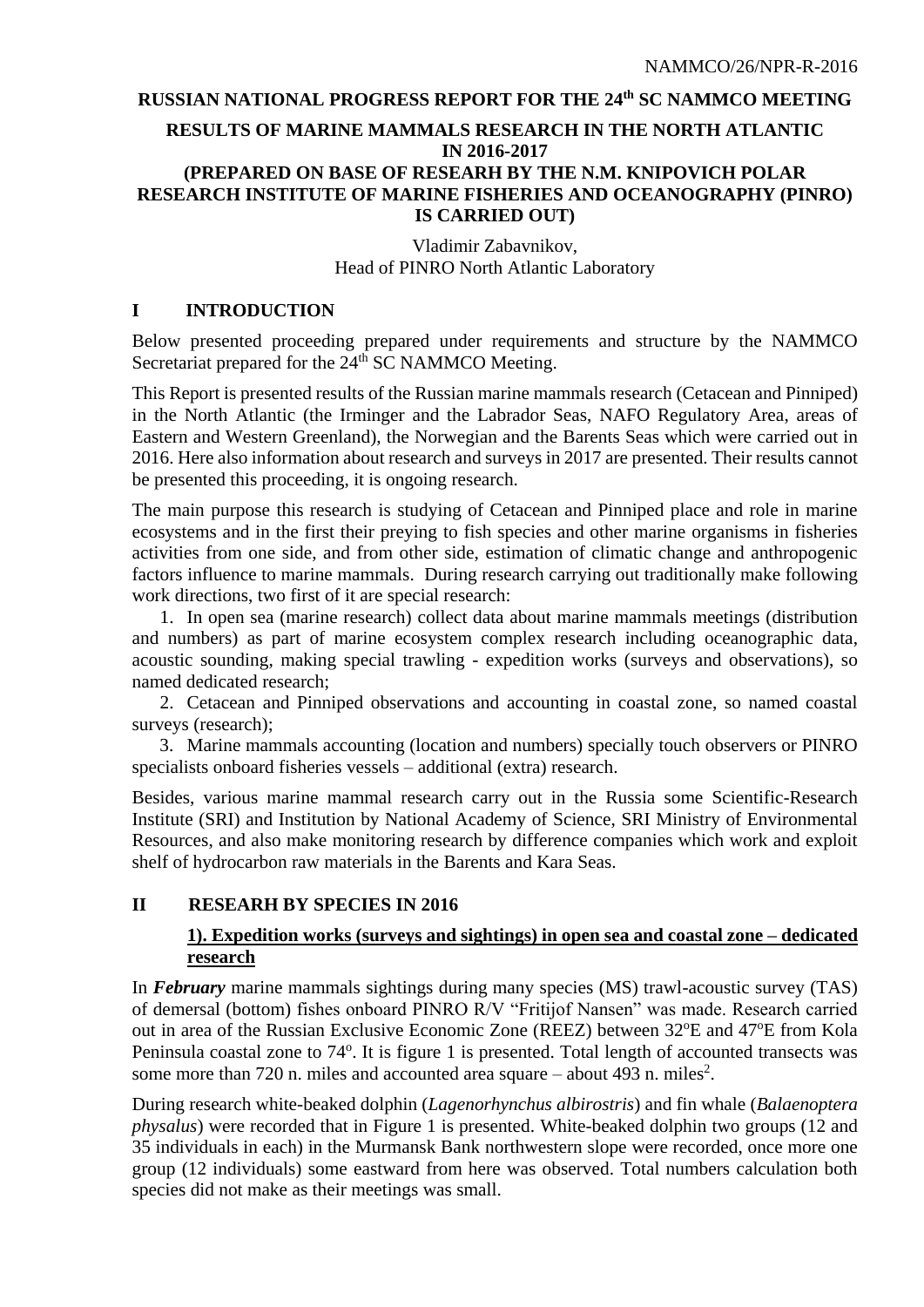

Figure 1 – Area and route of R/V "Fritijof Nansen" research in MS TAS demersal fishes and marine mammals meetings in it carrying out

In the Murmansk Bank northwestern slope together with white-beaked dolphin fin whale as one individual was recorded. Fin whale in winter time last years regularly observes in the Barents Sea, and it is in its western part and along Murmansk coastal line. Has probability that summer-autumn fin whale group does not make migration westward direction and in the Barents Sea area is remained.

On results compared analyze of marine mammals meetings with acoustic data and trawls in research area was defined that animals was observed in sections where capelin fisheries aggregations were recorded.

In *May* marine mammals sightings as part of the north seas annual International ecosystem survey (IES) in the area of PINRO research (southern part of the Barents Sea) were carried out. It was made onboard PINRO R/V "Fritjof Nansen". Research area and transect positions including marine mammals recorded in Figure 2 is presented. Total surveyed of transect length was more than 2 670 n. miles and accounted area square  $-2$  125 n. mile<sup>2</sup>.

During carried out research in total 5 marine mammals species (all Cetacean) were recorded in total numbers 202 individuals (look table 1). Marine mammals distribution in figure 2 is presented.

Among Mysticeti minke whale (*Balaenoptera acutorostrata*), fin whale and humpback whale (*Megaptera novaeangliae*) were recorded. Minke whale meetings in 2016 was less than in 2014 and 2015. Minke whale in research area on herring and fry of cod fishes species aggregations under acoustic and trawl data were marked. Calculation of abundance this Cetacean was not conducted as his recording was small (not enough). Under calculations from 2011-2015 minke whale average abundance in research area can be estimated in total as about 1 500 individuals.

Fin whale was the most meeting and numbers species among Cetacean. It is known that he consumes marine organisms wide spectrums among them in the most often are krill, capelin, and herring. During research fin whale as single as in small groups (to 4 individuals in each) was recorded, and it was in the Kopytov and the Nordkin Bank regions closely macroplancton, capelin and herring aggregations under acoustic and trawl data. It is need to mark that in 2016 fin whale registration numbers was less than in previous years. His total calculated numbers in 2016 was 132 individuals, and it quantity in 2014-2015 was between 198-242.

In 2016, increasing meeting of humpback whale in comparison with previous years when was recorded also. This species as single and small groups (to 4 individuals in each) in the Kopytov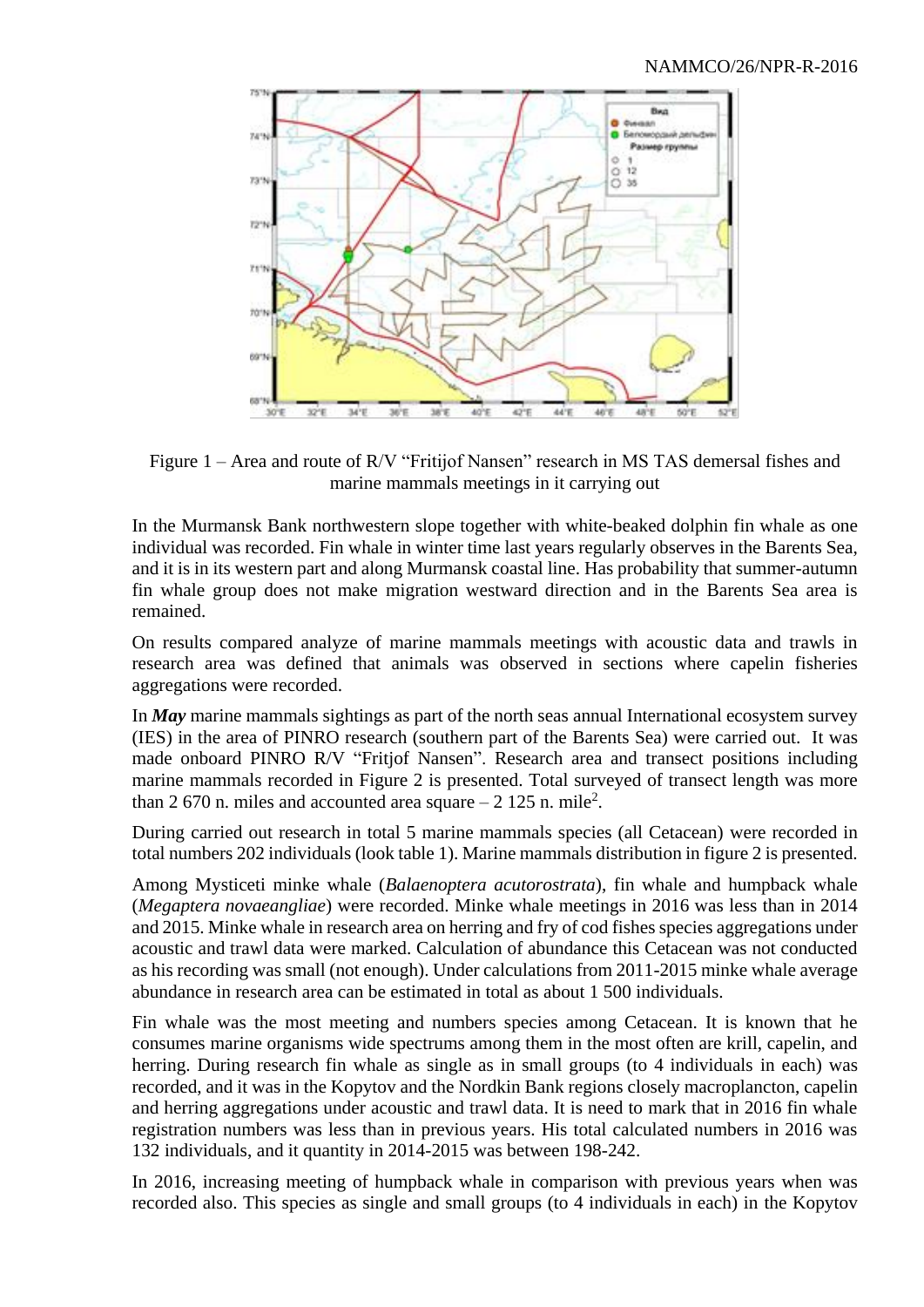and the Bear Bank southern slope regions were marked. Humpback whale above areas on acoustic and trawl data fed by crustacean, herring and capelin.



Figure 2 – Area and route of R/V "Fritjof Nansen" research in the north seas annual IES and marine mammals meetings in it carrying out

Table 1 – Marine mammals species and numbers composition in the north seas annual IES are recorded in it carrying out in the area of PINRO research

|                      | <b>Numbers</b> |      | Meetings |      |  |
|----------------------|----------------|------|----------|------|--|
| <b>Species</b>       | individuals    | $\%$ | quantity | $\%$ |  |
| Minke whale          |                | 3.0  |          | 12.8 |  |
| Fin whale            |                | 5.9  |          | 17.0 |  |
| Humpback whale       |                | 3.5  |          | 8.5  |  |
| Not identified whale |                | 2.5  |          | 4.3  |  |
| White-beaked dolphin | 167            | 82.6 | 26       | 55.3 |  |
| Killer whale         |                | 2.5  |          | 2.1  |  |
| Total                | 202            |      | $4-$     |      |  |

Average calculated numbers this species for PINRO research area for 2011-2015 was between from 145 to 151 individuals. On rough data from 2016 the same calculation was not carried out as humpback meetings were low for it.

Among Odontoceti whales white-beaked dolphin and killer whale (*Orcinus orca*) were recorded. White-beaked dolphin during research was the most numbers and often meetings species not only among Odontoceti but and all recorded Cetacean. White-beaked dolphin diet is not enough touch. Now it is known that he can feed by cod fishes species fry and also by herring, capelin, and flounder. In 2016 white-beaked dolphin as single and groups (from 2-8 to 15-20 individuals in each) in wide PINRO research area was recorded. His meetings was less in comparison with previous years. Marked animals in the first closely capelin and herring aggregations were recorded under acoustic and trawl data. The most density of white-beaked dolphin concentrations in regions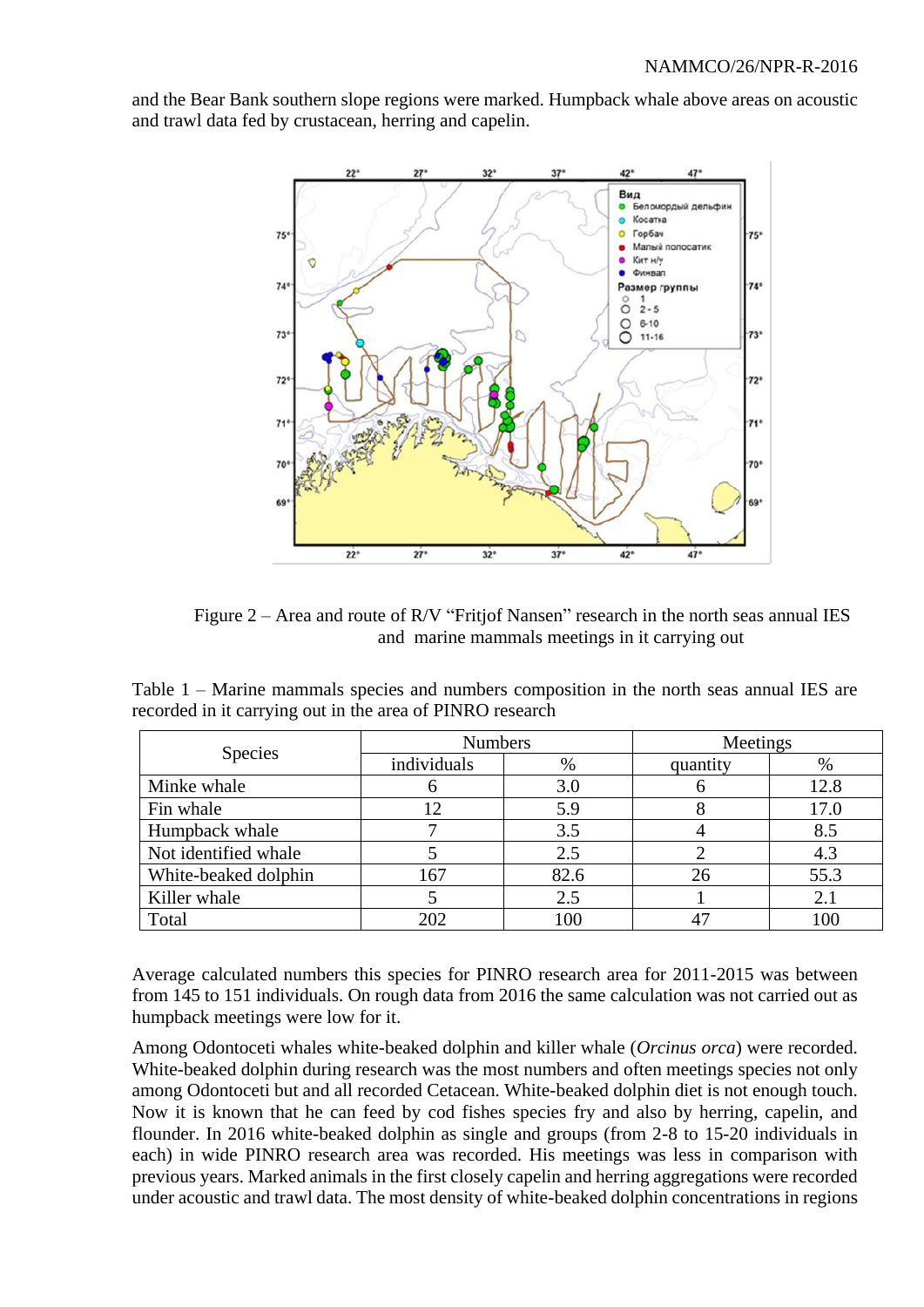of the Murmansk Tongue, the Finmarken Bank and the Nordkin Bank western part were recorded. Total calculated numbers this species in PINRO research area for 2016 was estimated as about 5 540 individuals. It is some lower in comparison with previous years (2011-2015) when this quantity was about 5 780.

In the Kopytov region, killer whale one group in 5 individuals was recorded. It was first time for all period when the same research is carried out. Animals actively fed by herring and capelin aggregations under acoustic and trawl data.

In *August-September* marine mammals observations carried out onboard R/V "Fritijof Nansen" during annual joint Russian-Norwegian ecosystem survey in the Barents Sea (AJRNES) in area which was for PINRO appointed. It was the Barents Sea eastern part in direction from south to north that in figure 3 is presented. Total accounted of transects length was some more than 2 200 n. miles, and square of surveyed area  $-$  about 2 222 n. miles<sup>2</sup>. In total 5 marine mammals species was recorded, from them  $4 -$ Cetacean and  $1 -$ Pinnipedia, in total numbers  $-295$  individuals that in table 2 is presented.

The most often meeting and numbers species among all marine mammals recorded was whitebeaked dolphin (86.4% of all observed animals), and it is traditional. This species was single only among Odontoceti whales. White-beaked dolphin the most part of meetings closely schools of polar cod, capelin and fry of cod fishes species with different density under acoustic and trawl data were recorded. It was between 75°N and 80°N of the Barents Sea. White-beaked dolphin the most numbers groups (15-20 individuals in each) in the region of the Admiralty Peninsula and Novaya (New) Zemlya (Land) were observed. White-beaked dolphin separate groups in region of the Teriberka and Kola Gulf were recorded. Here under acoustic and trawl data herring aggregations by different density were observed. White-beaked dolphin calculated numbers in PINRO research area was some more than 23 500 individuals. It is few less in comparison with previous years.



Figure 3 – Area and route of R/V "Fritjof Nansen" research in AJRNES and marine mammals meetings in it carrying out

Table 2 – Information about marine mammals who were recorded in AJRNES carrying out in PINRO research area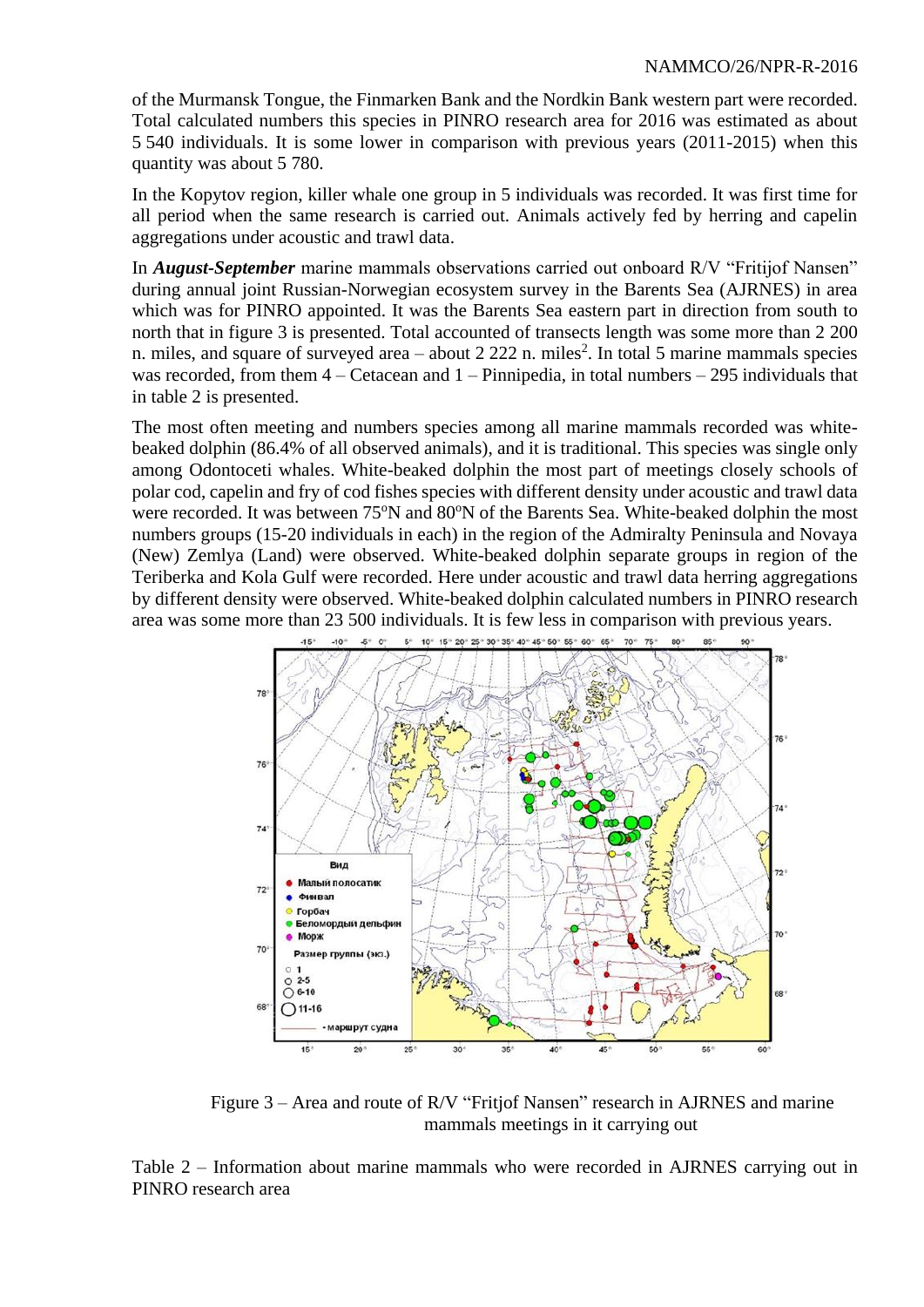#### NAMMCO/26/NPR-R-2016

| Order/suborder          | <b>Species</b>                        | Quantity of recorded<br>animals, individuals (N) | % of N |  |
|-------------------------|---------------------------------------|--------------------------------------------------|--------|--|
| Cetacean/               | Fin whale                             |                                                  | 0.7    |  |
| Mysticeti               | Humpback whale                        | 6                                                | 2.1    |  |
|                         | Minke whale                           | 29                                               | 9.8    |  |
| Cetacean/<br>Odontoceti | White-beaked dolphin                  | 255                                              | 86.4   |  |
| Pinnipedia              | Walrus (Odobenus<br><i>rosmarus</i> ) | 3                                                | 1.0    |  |
| Total                   |                                       | 295                                              | 100    |  |

Among Mysticeti whales minke whale was the most recorded (9.8% of all observed animals). Also humpback whale and fin whale were marked. Minke whale observed in northern, southern, and southeastern parts of PINRO research area. Here some increase his meeting is marked that has about 13% in comparison with previous years. This species the most aggregations density in regions of the Gusinaya (Goose) Zemlya (Land) Melkovodie (Shoal) was recorded closely herring fisheries schools. Minke whale in northeastern regions closely polar cod and capelin aggregations was marked on acoustic and trawl data. In southeastern part it was closely of cod fishes fry, herring and other fishes. Minke whale calculated numbers in PINRO research area was estimated as about 2 680 individuals. The same numbers was in previous years but quantity meeting this animal was few more.

Humpback whale observed in regions of the Persey Vozvyshennosti (Hills) and on the south of the Novozemelsky Bank. Under acoustic and trawl data in first case here mixed polar cod and capelin schools were marked, and in second case were capelin schools only. Fin whale met together with humpback whales and minke whales in the northern region of PINRO research area where he fed the same fishes. As humpback whale and fin whale meetings here had very low meetings level, their calculation numbers did not carry out.

Among Pinnipedia walrus was observed only. One group of 3 animals in the Vaygach Region closely Matveev Island was recorded. In 2016 as in several previous last years harp seal (*Phoca groenlandica*) was not recorded. The main reason it is very far ice edge distribution to north in comparison with traditional (climatic) position that was caused by considerable warmer of surface waters in the Barents Sea. This reason in northern of PINRO research area polar bears were not observed also.

# **2. Coastal research**

This direction of special research carried out in *June-July* in southern part of the Barents Sea along coastal line of the Kola Peninsula. This work made onboard small motor boat. Total length of accounted transects was about 100 n. miles. Section where this observation was made in figure 4 is presented.

During carrying out this work were recorded as Cetacean (minke whale and white whale (*Delphinapterus leucas*) as Pinnipedia (grey seal (*Halichoerus* grypus) and bearded seal (*Erignathusbarbatus*)) were recorded.

*Minke whale.* This species as single individuals three times was observed in section between Bolishoy (Large) Oleniy Island and Dalinezelentskaya Inlet.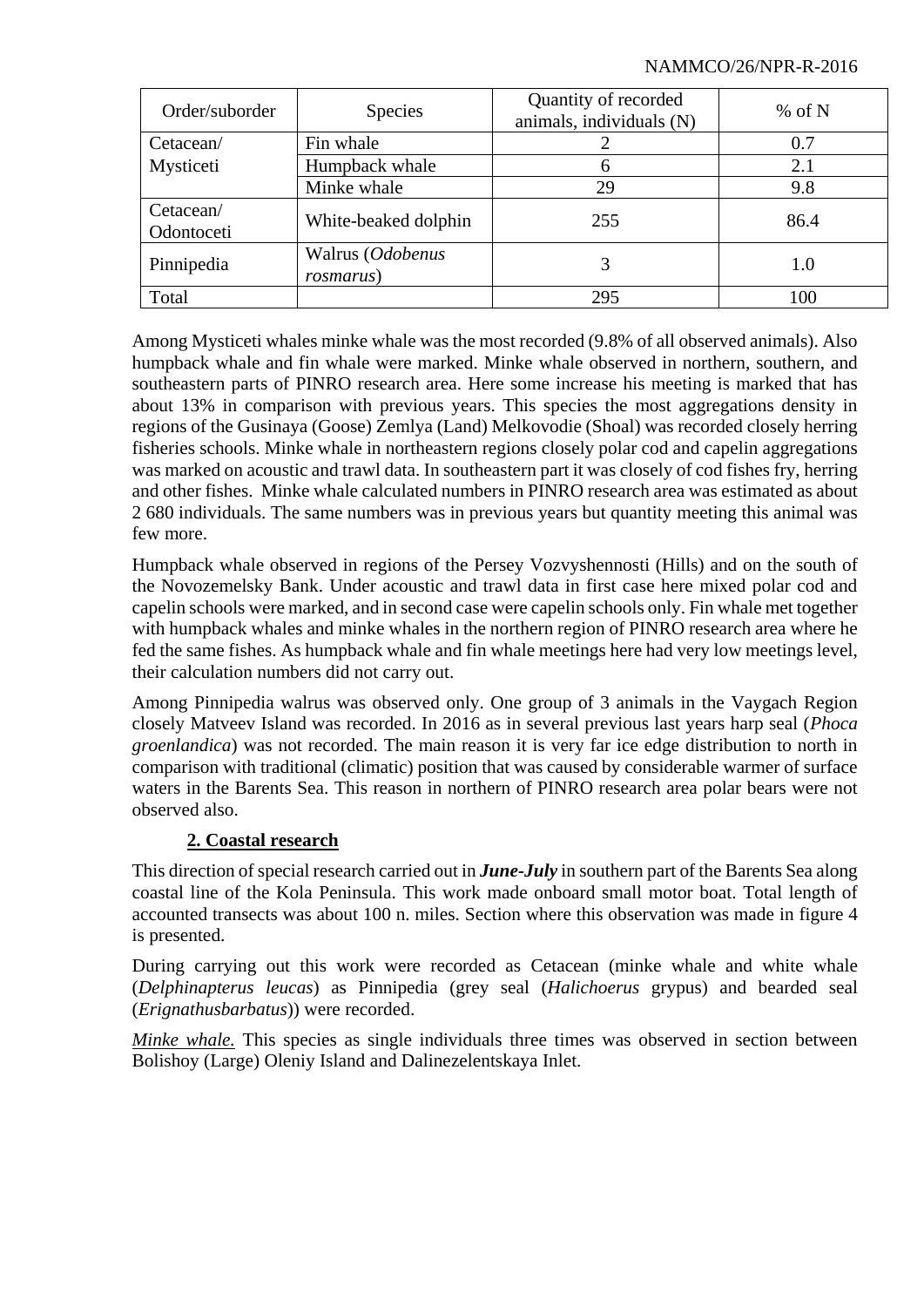

Figure 4 – Section of the Barents Sea southern part coastal zone where PINRO coastal research were carried out

*White whale.* This Cetacean as single individuals three times was recorded here also (look above).

As minke whale as white whale came to coast after sand eel and haddock fry schools. In other places of sightings Cetacean was not observed that was caused by fish schools and other marine organisms absenting closely coast.

*Grey seal and bearded seal* distribution and quantity in coastal sightings were closely to traditional. These Pinnipedia distributed evenly in main as single or small local groups (to 3 individuals in each) from Rynda Inlet to Mertvetskaya Inlet. Maximum quantity of grey seal in patch in 6 individuals in Mertvetskaya Inlet (closely island) was recorded.

Summarizing above and analyzing previous years results in coastal sightings can remark in main following:

- in last years stable from year to year tendency to increase of storm duration and strength are marked;
- above circumstance negative influences to intensity of fish schools and other marine organisms come to coast that causes definable decrease of Cetacean meetings here along long distance of coastal line including full absenting, i.e. Cetacean far from coast are distributed;
- for Pinnipeds above circumstances have not so big influence in comparison with Cetacean as they inhabit inside bays, gulfs and inlets which have good protection from strong storms, and these places Pinniped can food by bentos in fish schools absenting.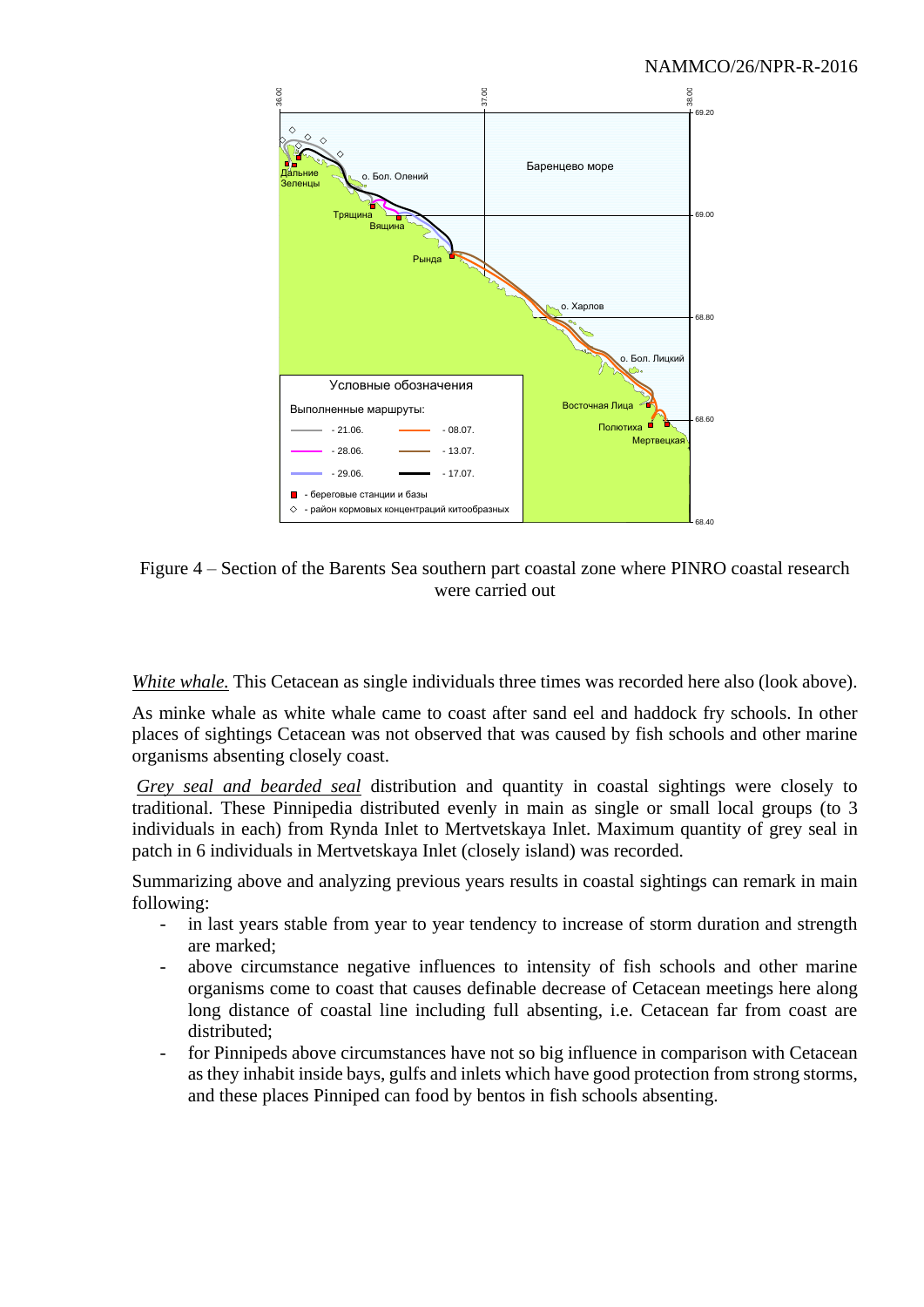# **3). Additional data collection onboard fisheries vessels – additional research**

This kind of activity carried out by PINRO specialists who was onboard commercial fisheries vessels (F/V) as observers, i.e. their main task was make ichthyology works. This reason marine mammals observation carried out not some regular and not in transects. Nevertheless these works for observers are obligatory and carry out them in all fisheries works onboard vessels where they are.

Below in summarized kind results of it will be presented for 2016. Data got in 2017 now study control check, analyze, interpretation and generalization.

*1. February-June.* Observer was onboard fishery vessel (F/V) "Oma", research area was NAFO Regulatory Region (RR), divisions 3M (the Flemish Cap Bank southern slope) and 3O (the Newfoundland Grand Bank (NGB) southwestern slope), and also Faroe Island fisheries zone (FIFZ).

During this work marine mammals recorded by observer in RR NAFO only. Here locally in section with center position  $43^{\circ}25'N/51^{\circ}44'W$  white-beaked dolphin group in quantity 20 individuals in trawling was observed. In carrying out the same activity in section with center position 43<sup>o</sup>19'N/51<sup>o</sup>34'W and 43<sup>o</sup>17'N/51<sup>o</sup>33W bowhead whale (*Balaena mysticetus*) and sperm whale (*Physeter microcephalus*) accordingly both in one local group (in quantity of 8 animals in each) were marked.

*2. March-May.* Observer was onboard F/V "Zvezda of Murman", research area was RR NAFO, divisions 3L (the NGB northeastern slope) and 3M.

During this work sperm whale was the most observed animals in total 16 his meetings were recorded and quantity all these animals were 22 individuals. This time marked some characterized of sperm whale behavior. All animals in trawling were recorded, they went closely of vessel in different distance, and they tried come to stern. In appearing of trawl bag whales began to eat by Greenland halibut who left from trawl bag in trawl up. Sperm whales continued to stay closely vessel in very strong whale even. Besides, one local group of harp seal was marked.

*3. April-July.* Observer was onboard F/V "Alexey Anichkin", and in *July-August* he was onboard F/V "Osveyskoe", research area was accordingly the Irminger Sea and the Norwegian Sea including FIFZ.

During all time above works in total 44 marine mammals meetings were marked, all of them are Cetacean (8 species), they are fin whale, humpback whale, minke whale, common dolphin (*Delphinus delphis*), killer whale, pilot whale (*Globicephala melaena*), northern bottlenose whale (*Hyperoodon ampullatus*), and sperm whale. In total 186 individuals were recorded. In summer time (June-August) animals closely section of mackerel, herring, blue whiting, and redfish aggregations were observed primarily.

*Fin whale,* during all observed time in total 82 individuals this species closely blue whiting and redfish schools were observed.

*Humpback whale,* only two times was met in one individual in each. All of them were in the Irminger Sea in Iceland Economic Zone.

*Minke whale,* one meeting only was marked, and it was closely Shetland Islands.

*Common dolphin,* several local groups this species in quantity of 1-10 individuals in each were recorded, and all it was during redfish fisheries in the Irminger Sea.

*Killer whale,* this species as local groups from 2 to 15 animals in each were observed, and it in the Irminger Sea closely big mackerel schools killer whales actively fed here. Also killer whale as separate groups from 3 to 6 individuals in each were observed in FIFZ. Here on acoustic data mackerel schools were recorded.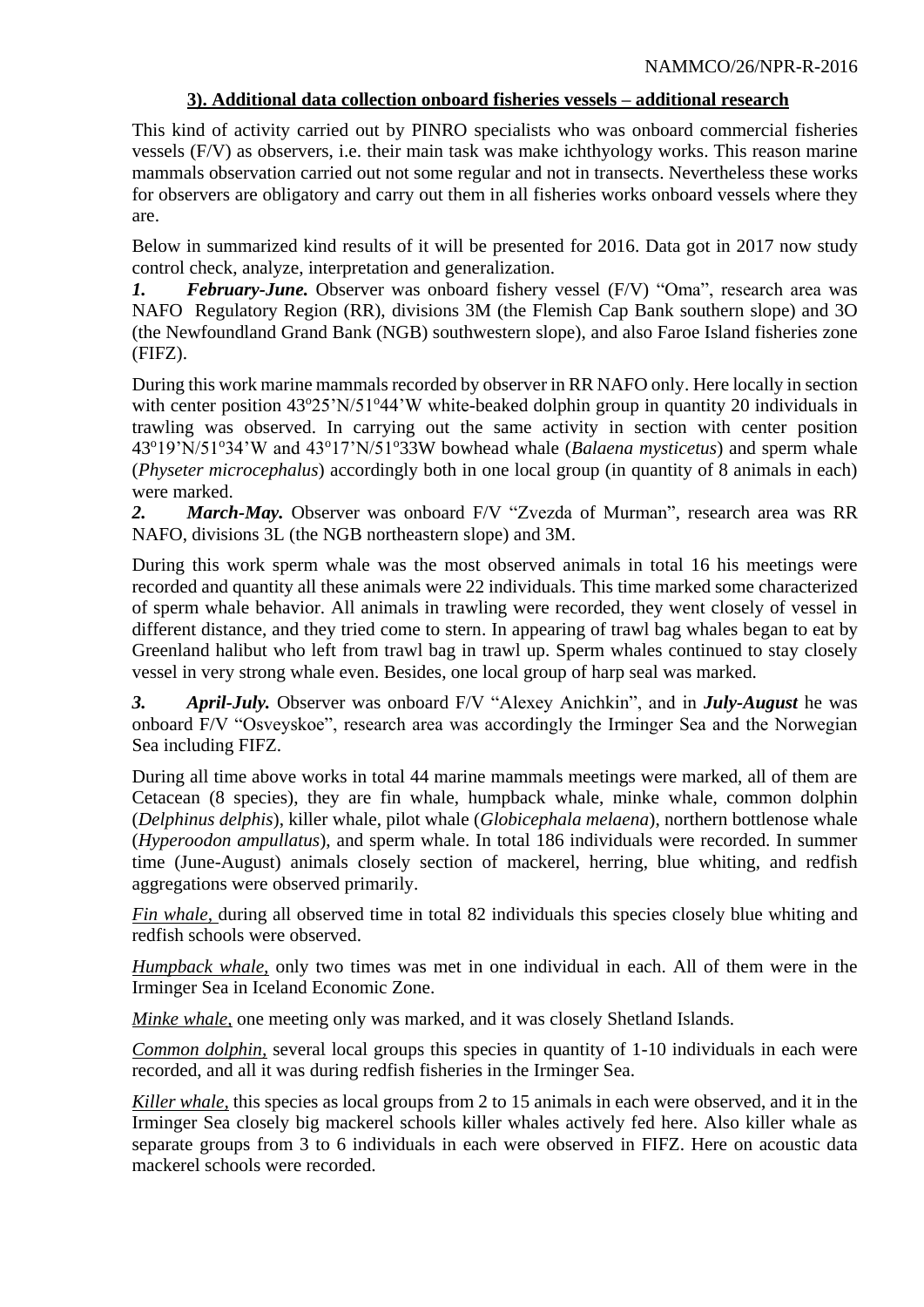*Pilot whale,* during sightings in redfish fisheries in the Irminger Sea was observed. Here animals formed local groups in 3-5 individuals in each. Also pilot whale in the Northern Sea closely Norwegian coast was recorded, here 4 groups of animals were met in total numbers 11 individuals. All animals fed actively, under acoustic data here herring aggregations were recorded.

*Northern bottlenose whale,* this species as single individuals in the Norwegian Sea were recorded. Animals in northeastern direction migrated very actively.

*Sperm whale,* during all time observations 8 animals this species were recorded, all of them have been in the Norwegian Sea, couple animals in redfish fisheries were marked.

*4. April-July.* Marine mammals observation onboard F/V "Melkart-3" were carried out, research area was RR NAFO, divisions 3M and 3L.

During this cruise and marine mammals sightings only Cetacean was recorded, and it were: - sperm whale (in total 64 meetings and quantity 153 individuals);

- white-sided dolphin (*Lagenorhynchus acutus*) – 3 meetings, total of observed animals was 17 individuals;

- pilot whale, 1 meeting as local group in quantity 7 individuals.

Thus in total 68 marine mammals were recorded, and their numbers was 177 individuals. All animals in section of Greenland halibut fisheries were observed. It is note that in considered area these marine mammals had definite stable conditioned reflex which was following – marine mammals moved over vessel during trawling, and then in up the trawl they approached to stern and took fishes who screened through mesh of trawl.

*5. July-August.* Marine mammals sightings onboard F/V "Iosif Shmelikin" were carried out, research area was the Irminger Sea.

During this cruise marine mammals very rarely were met. In fisheries area sperm whale meetings as single individual were recorded. They didn't stay closely vessel as it traditionally can be in RR NAFO by Greenland halibut catching. Here animals actively migrated. During transition of vessel to port in Faroe Islands region local group of northern bottlenose whale in quantity of 16 individuals was observed which actively migrated in northern direction.

*6. August-September.* Marine mammals observations onboard F/V "Melkart-2" were carried out, research area was RR NAFO, divisions 3L and 3N (the NGB southern slope).

During all cruise sightings of surrounding vessel area were carried out regularly. However marine mammals were not recoded.

# **III ONGOING (CURRENT) RESEARCH**

During end of 2016 and in 2017, before preparing this document marine mammals observations carried out in following works:

*1. Expedition works (surveys and sightings) in open sea – dedicated research, vessels marine research:* 

*May 2017* - the north seas annual IES in area of PINRO research (the Barents Sea southwestern part), R/V PINRO "Vilnius";

- *August*-*September 2017* – AJRNES in area of PINRO research (the Barents Sea eastern part from coastal of the Kola Peninsula to  $80^{\circ}$ N), R/V "Vilnius".

*2. Marine mammals accounting (quantity and position) special touched observers or PINRO specialists onboard FV – additional research:* 

- *December 2016-March 2017* – bottom fishes species catching in RR NAFO divisions 3M and 3O (the NGB south-western slope) and NEAFC area, section of Rocoll Bank, F/V "Oma";

*March-April 2017* – bottom fishes species catching in RR NAFO divisions 3L and 3M, F/V "Zvezda of Murman";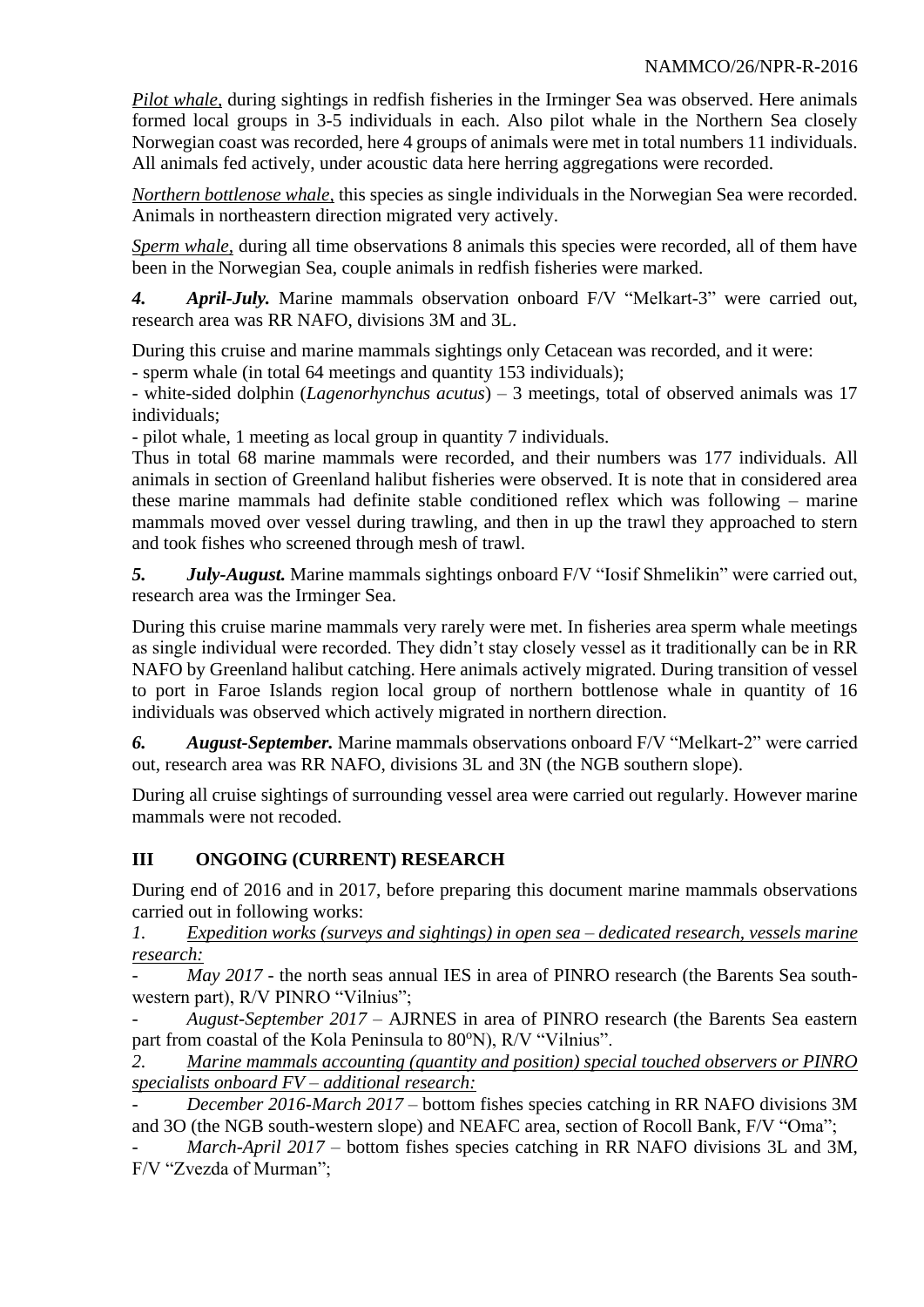- *April 2017* - bottom fishes species catching in NEAFC area, section of Bill-Bayles and Rocoll Banks, F/V "Oma";

- *April*-*July 2017* – redfish catching in the Irminger Sea area and in Greenland Fisheries Zone, F/V "Alexey Anichkin (April-June) and F/V "Osveyskoe" (July).

Results all above research will be presented in Russian NPR in next NAMMCO SC meeting in 2018.

# **IV ADVICE GIVEN AND MANAGEMENT MEASURES TAKEN**

Studying and understanding situation with the White Sea/Barents Sea harp seal population stock for briefly – harp seal is paramount and principal direction the Russian and PINRO research in the North Atlantic area on marine mammal. This reason principal advices given and measures taken for this marine mammal species will be presented below.

As it is known that main advices and proposals on harp seal stock status assessment and management measures taken including TAC definition in WG ICES meetings on harp and hooded seal (WGHARP) is formed. Last WGHARP in Copenhagen (Denmark) during 26-30 September 2016 was held (WGHARP-2016). It was joint ICES/NAFO/NAMMCO meeting. Advices from WGHARP traditionally underlie for taking of final solution about measures regulatory by removal this Pinnipeds which establish in annual sessions of Joint Russian-Norwegian Fisheries Commission (JRNFC). This circumstance is caused that the White Sea/Barents Sea harp seal population stock exploits by Russia and Norway jointly.

In WGHARP-2016 taking into consideration results of PINRO research which were got in studying of pup production considerable Pinnipeds species, and also taking into account historical and modern data about biology these animals jointly with catch data, total stock abundance of the White Sea/Barents Sea harp seal population stock on modelling calculation was assessed in 1 408 200 individuals (95% C.I. 1 251 680-1 564 320).

This reason at present can make conclusion that considerable Pinnipeds stock has good status and stable level, it being known that his removal during about 40 years was lower TAC essentially, and beginning from 2009 this stock don't exploit on difference reasons practically.

Hence above circumstances and also that value of the White Sea/Barents Sea harp seal population stock numbers is in interval between  $N_{\text{max}}$  (maximum historical numbers of considerable Pinnipeds species) and N<sub>70</sub> (70% of N<sub>max</sub>) in accord with principles of marine biological resources management and regulatory taking ICES which is harp seal current harp seal stock status allows to make his exploitation on base of ecosystem and social-economic principles approach. This reason in TAC assessment and definition is necessary to use modified population model and employ catch strategy which is based on precautionary approach. Under that in WGHARP-2016 modelled calculations for equilibrium catch level (defines as fixed for each year allowing define numbers of adult animals) were made. As alternative for that was used other approach also which base in catch on level of Potential Biological Removals (PBR). This circumstance was linked that harp seal stock in 2016 by WGHARP participants under taking criterions was characterized as "poor data". This circumstance was caused that last harp seal reproductive rates available were based on data from 2006, i.e. more than 5 years. After carried out calculations and got data analyze was taken solution and prepared advice that the most acceptable is scenario which based on equilibrium catch level. It allows define TAC for the White Sea/Barents Sea harp seal population stock in numbers in 10 090 individuals of adult animals (age is more than 1 year, 1+). It ensures conservation of total stock numbers during the closest 15 years on level higher than N70.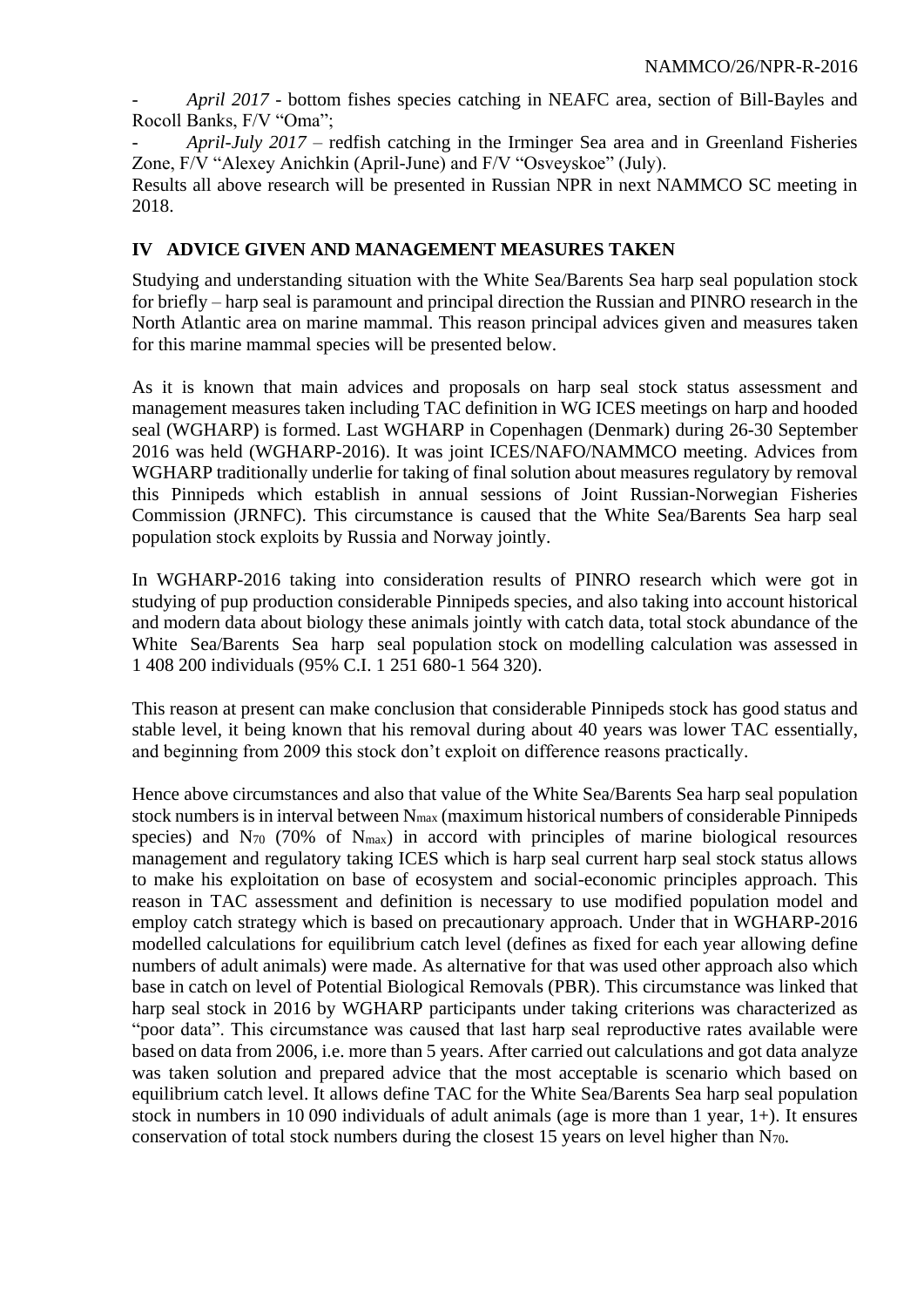Following WGHARP-2016 advices PINRO specialists in last 46 JRNFC Session (October 2016) proposed for consideration and concordance following advices and management measures on taken (exploitation) for the White Sea/Barents Sea harp seal population stock:

1. Catch expediently to carry out on base of equilibrium removal level scenario which envisages total taken numbers in 10 090 individuals when adult animals only will be taken. It ensures conservation of total stock numbers during the closest 15 years on level higher than  $N_{70}$ . Norwegian quota for catch in the Barents Sea south-eastern part (so named "east ice") under historically established principle will be 7 000 animals difference age;

2. Time for harp seal catch expediently determine between 20 March – 15 May;

3. Catch activity is need to carry out by maximum humane methods and technologies only by specially trained people;

4. Taken adult female during breeding period remains as ban.

# **V PUBLICATIONS AND DOCUMENTS**

All materials and publications PINRO specialists on results of marine mammals research in Russian were prepared in 2016. This reason to indicate its titles here are inexpedient. Exclusion can be below paper only which was prepared in English:

*Zabavnikov V.B. Russian National Progress Report on Results of Marine Mammals Research in the North Atlantic which was Carried Out in 2015 (Prepared on Base Results of PINRO Research)//Working Document for the 23 <sup>d</sup> SC NAMMCO Meeting, Nuuk, Greenland, Denmark, 4-7 November 2016, 16 p.*

# **VI APPENDIX 1 – CATCH DATA**

## **а. Short narrative**

## **Pinniped**

Russian commercial catch of Pinnipedia including the White Sea/Barents Sea harp seal population stock in 2016 and 2017 did not carry out.

In coastal zone of the White Sea and the Barents Sea catch of ringed seal and bearded seal by inhabitants for own necessity in 2016 was carried out. Numbers of removal animals this case was very small. Correct information about numbers of catch these animals now is absented.

# **Cetacean**

Russia does not carry out Cetacean catch in North Atlantic as commercial as scientific purposes. Nevertheless at present catch of white whale is quoted every year. Removal this Cetacean is very seldom, and it for scientific-research and cultural-enlightenment is made. Correct information about it for 2016 and 2017 now is absented.

# **b. Fill in Excel spreadsheet**

Under above circumstances filled in Excel spreadsheet to present here is not necessary.

# **VII APPENDIX 2 – BY-CATCH DATA**

# **а. Short narrative**

# **Pinniped**

PINRO has not data now about Pinnipeds by-catch in fisheries and other kind of marine activities in 2016 and 2017.

# **Cetacean**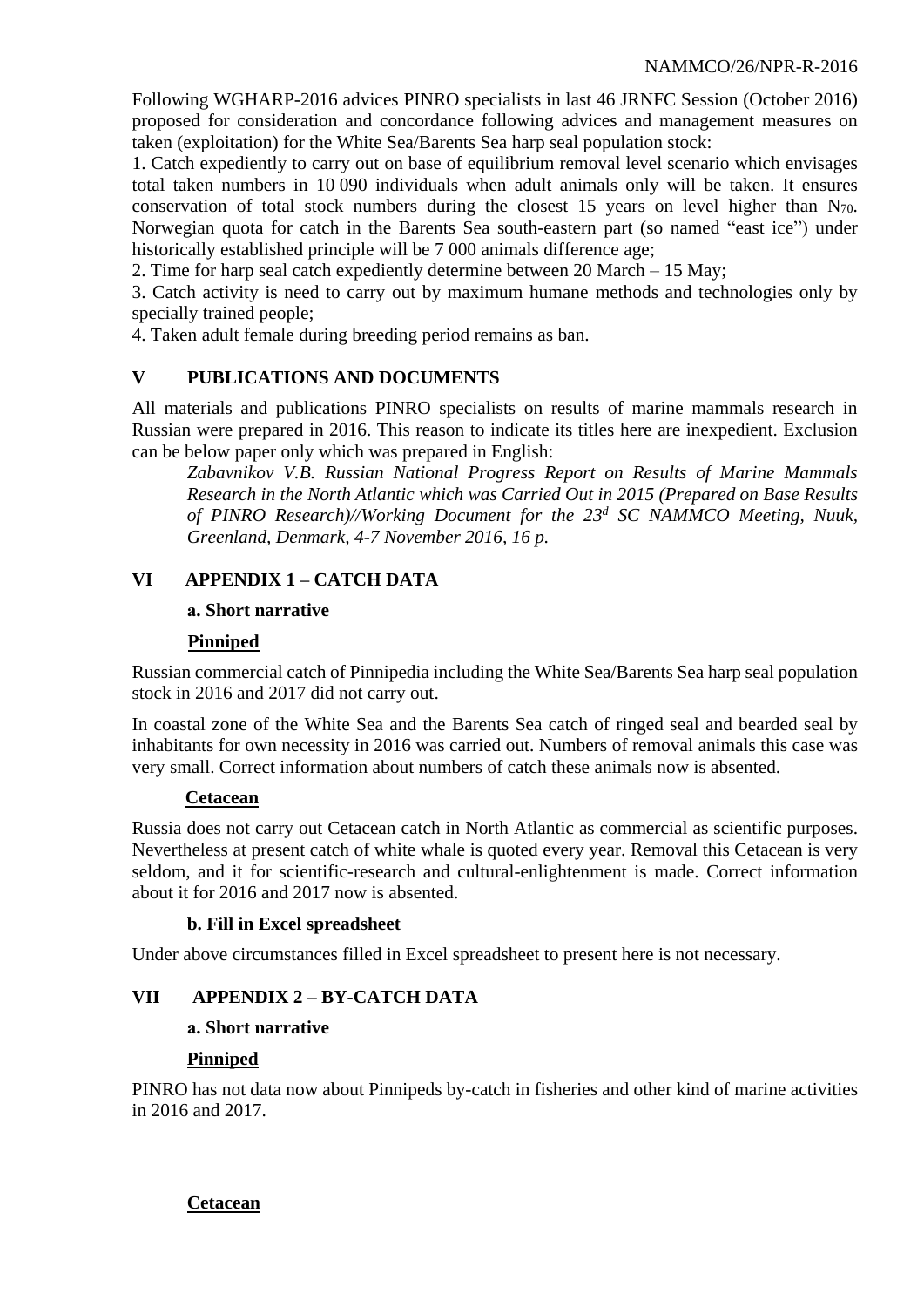PINRO has not data now about Cetaceans by-catch in fisheries and other kind of marine activities in 2016 and 2017.

## **b. Fill in Excel spreadsheet**

Under above circumstances filled in Excel spreadsheet to present here is not necessary.

# **VIII APPENDIX 3 – STRANDINGS**

## **а. Short narrative**

## **Pinniped**

In preparing this Report PINRO has following information about Pinniped who stranding which from local inhabitants was got:

- 1. *2016*, the White Sea area, Tersky Coast, cape Vesh Navolok, region of Umba settlement (average position is  $66^{\circ}30^{\prime}N/34^{\circ}30^{\prime}E$ ). Here in **20 May** 9 carcasses of *the White Sea/Barents Sea harp seal population* and 2 of *Bearded seal* was discovered. Their total weight in discovery was 300 kg. All animals were young, age less than 1 year, traumas of mechanical occurring were presented. All carcasses by specialists of Veterinary Inspectors and Sanitary-Epidemiology Station were destroyed.
- 2. *2017* not the same information.

## **Cetacean**

In preparing this Report PINRO has following information about Cetacean who stranding which from local inhabitants was got:

- 1. *2016*, the Barents Sea coast, Kola District, region of Teriberka settlement (average position is 67<sup>o</sup>10'N/35<sup>o</sup>05'E). Here in 12 July 1 *White whale* carcass was discovered. Animal had numerous injuries and first signs of decomposition. Carcass by specialists of Veterinary Inspectors and Sanitary-Epidemiology Station were destroyed.
- 2. *2017* not the same information.

| Template for Catch reporting for PINNIPEDS             |         |                        |                                  |                      |                                        |                                         |                |                      |                        |                        |
|--------------------------------------------------------|---------|------------------------|----------------------------------|----------------------|----------------------------------------|-----------------------------------------|----------------|----------------------|------------------------|------------------------|
| Species (latin name)<br>Year or                        |         | Stock Area             | Catch (pups)                     |                      |                                        | Catch (group 1+ or adults)              |                |                      | <b>Catch Total</b>     | Quota if applicable    |
|                                                        | Season  |                        | Male                             | Female               | Total incl. Unkn. Male                 |                                         | Female         | Total incl. Unkn.    | incl. Struck & Loss    |                        |
|                                                        |         |                        | Fill in details only if relevant |                      |                                        | Fill in details only if relevant        |                |                      |                        | Ignore if inapplicable |
| Template for By-catch reporting for PINNIPEDS          |         |                        |                                  |                      |                                        |                                         |                |                      |                        |                        |
| Species (latin name)                                   | Year or | Stock Area             | By-Catch                         |                      |                                        | Comments on circumstances if applicable |                |                      |                        |                        |
|                                                        | Season  |                        | Male                             | Female               | Total incl. Unkn. Fishery type         |                                         | Live - release | <b>Other details</b> |                        |                        |
|                                                        |         |                        |                                  |                      |                                        |                                         |                | e.g. method of       |                        |                        |
|                                                        |         |                        |                                  |                      |                                        |                                         |                | reporting            |                        |                        |
| <b>Template for Strandings reporting for PINNIPEDS</b> |         |                        |                                  |                      |                                        |                                         |                |                      |                        |                        |
|                                                        |         |                        |                                  |                      |                                        |                                         |                |                      |                        |                        |
| Species (latin name)                                   | Year or | Stock Area             | <b>Strandings</b>                |                      |                                        | Comments on circumstances if applicable |                |                      |                        |                        |
|                                                        | Season  |                        | Male                             | Female               | Total incl. Unkn. Fishery-related Live |                                         |                | Beach-cast           | <b>Other details</b>   |                        |
| Phoca groenlandica                                     |         | 20.05.2016 66.5N/34.5E |                                  | Not Ident. Not ident |                                        |                                         |                | Beach-cast           | Fresh, calf, destroyed |                        |
| Erignthus barbatus                                     |         | 20.05.2016 66.5N/34.5E |                                  | Not Ident. Not ident |                                        |                                         |                | Beach-cast           | Fresh, calf, destroyed |                        |
|                                                        |         |                        |                                  |                      |                                        |                                         |                |                      |                        |                        |

## **b. Fill in Excel spreadsheet**